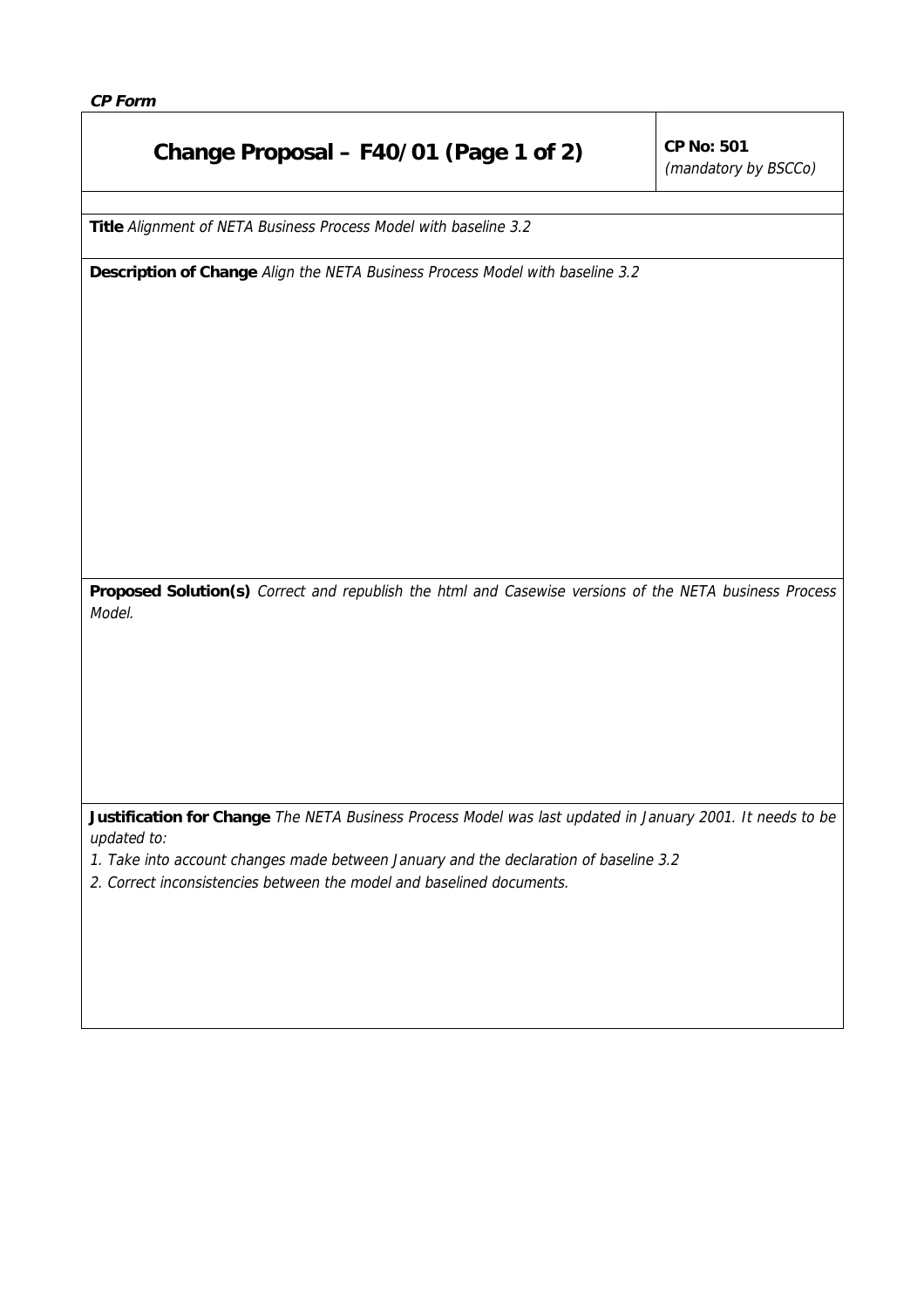| Change Proposal - F40/01 (Page 2 of 2)                                                                                                                                                                                                              | MP No:<br>(mandatory by BSCCo) |
|-----------------------------------------------------------------------------------------------------------------------------------------------------------------------------------------------------------------------------------------------------|--------------------------------|
| Other Configurable I tems Potentially Affected by Proposed Solution(s) None                                                                                                                                                                         |                                |
| <b>Impact on Core Industry Documents None</b>                                                                                                                                                                                                       |                                |
|                                                                                                                                                                                                                                                     |                                |
| Related Changes and/or Projects All ongoing changes and/or modifications to the BSC or BSC subsidiary<br>documents should be evaluated for their impact on the NETA BPM. The NETA BPM can then be republished at<br>the same time as those changes. |                                |
| <b>Originator's Details:</b>                                                                                                                                                                                                                        |                                |
| <b>BCA Name Alan Rowe</b>                                                                                                                                                                                                                           |                                |
| <b>Organisation ELEXON</b>                                                                                                                                                                                                                          |                                |
| Email Address                                                                                                                                                                                                                                       |                                |
| DateTuesday, 24 July 2001                                                                                                                                                                                                                           |                                |
|                                                                                                                                                                                                                                                     |                                |
| Attachments: Y/N*<br>(If Yes, No. of Pages attached:)<br>(delete as appropriate)                                                                                                                                                                    |                                |